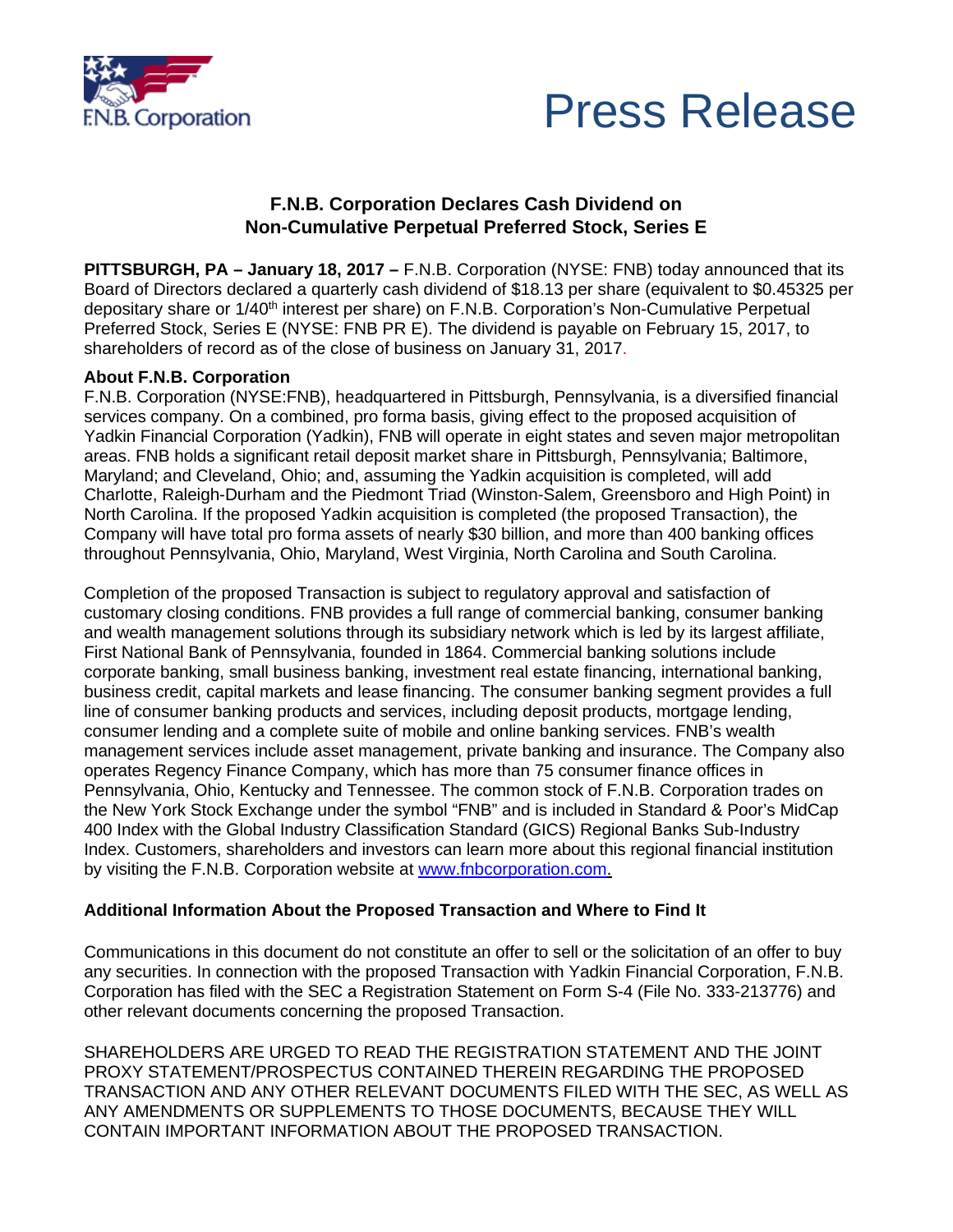The Registration Statement and other relevant materials, and any other documents F.N.B. and Yadkin have filed with the SEC, may be obtained free of charge at the SEC's internet site, http://www.sec.gov. Copies of the documents F.N.B. has filed with the SEC may be obtained, free of charge, by contacting James G. Orie, Chief Legal Officer, F.N.B. Corporation, One F.N.B. Boulevard, Hermitage, PA 16148, telephone: (724) 983-3317; and copies of the documents Yadkin has filed with the SEC may be obtained free of charge at Yadkin's website at www.yadkinbank.com.

## **Cautionary Statement Regarding Forward-Looking Information**

This document contains forward-looking statements which may contain FNB's expectations or predictions of future financial or business performance or conditions, or otherwise anticipate the closing date of the proposed Transaction. This document/communication/information may also contain certain forward-looking statements, including certain plans, goals, projections and statements about the proposed Transaction, plans relative to the proposed Transaction, objectives, expectations and intentions regarding the proposed Transaction, the expected timing of the completion of the proposed Transaction, and other statements that are not historical facts. Forward-looking statements, that do not describe historical or current facts, typically are identified by words such as, "believe", "plan", "expect", "anticipate", "intend", "outlook", "estimate", "forecast", "will", "should", "project", "goal", and other similar words and expressions. These forward-looking statements are subject to numerous assumptions, risks and uncertainties. The forward-looking statements are intended to be subject to the safe harbor provided under Section 27A of the Securities Act of 1933, Section 21E of the Securities Exchange Act of 1934, and the Private Securities Litigation Act of 1995.

In addition to factors previously disclosed in FNB's reports filed with the Securities and Exchange Commission (SEC), the following risk factors, among others, could cause actual results to differ materially from forward-looking statements or historical performance: potential risks and challenges attendant to the successful conversions of core data systems; difficulties and delays in successfully integrating the FNB and Yadkin businesses or fully realizing cost savings and other benefits; business disruption following the completion of the transaction; changes in asset quality and credit risk; changes in general economic, political or industry conditions; uncertainty in U.S. fiscal policy and monetary policy, including interest rate policies of the Federal Reserve Board (FRB); the inability to sustain revenue and earnings growth; changes in interest rates and capital markets; inflation; customer acceptance of FNB products and services; potential difficulties encountered by FNB in expanding into a new and remote geographic market; customer borrowing, repayment, investment and deposit practices; customer disintermediation; the introduction, withdrawal, success and timing of business initiatives; the inability to realize cost savings or revenues or to implement integration plans and other consequences associated with mergers, acquisitions and divestitures; the impact, extent and timing of technological changes, capital management activities, competitive pressures on product pricing and services; ability to keep pace with technological changes, including changes regarding maintaining cybersecurity; success, impact and timing of FNB's business strategies, including market acceptance of any new products or services; and implementation of FNB's banking culture, philosophy and strategies.

Additional risks include the nature, extent, timing and results of governmental and regulatory actions, examinations, reviews, reforms, regulations and interpretations, including those related to the Dodd-Frank Wall Street Reform Act and Consumer Protection Act and Basel III regulatory or capital reforms (including DFAST stress-testing protocols), as well as those involving the Office of the Comptroller of the Currency (OCC), FRB, Federal Deposit Insurance Corporation (FDIC), and Consumer Financial Protection Board (CFPB); the possibility that the proposed Transaction does not close when expected or at all because required regulatory or other approvals are not received or other conditions to the closing are not satisfied on a timely basis or at all; the possibility that the anticipated benefits of the proposed Transaction are not realized when expected or at all, or the transaction is delayed or does not close due to unanticipated circumstances, including as a result of the impact of, or problems arising from, the integration of the two companies or as a result of the economic conditions and competitive factors in the